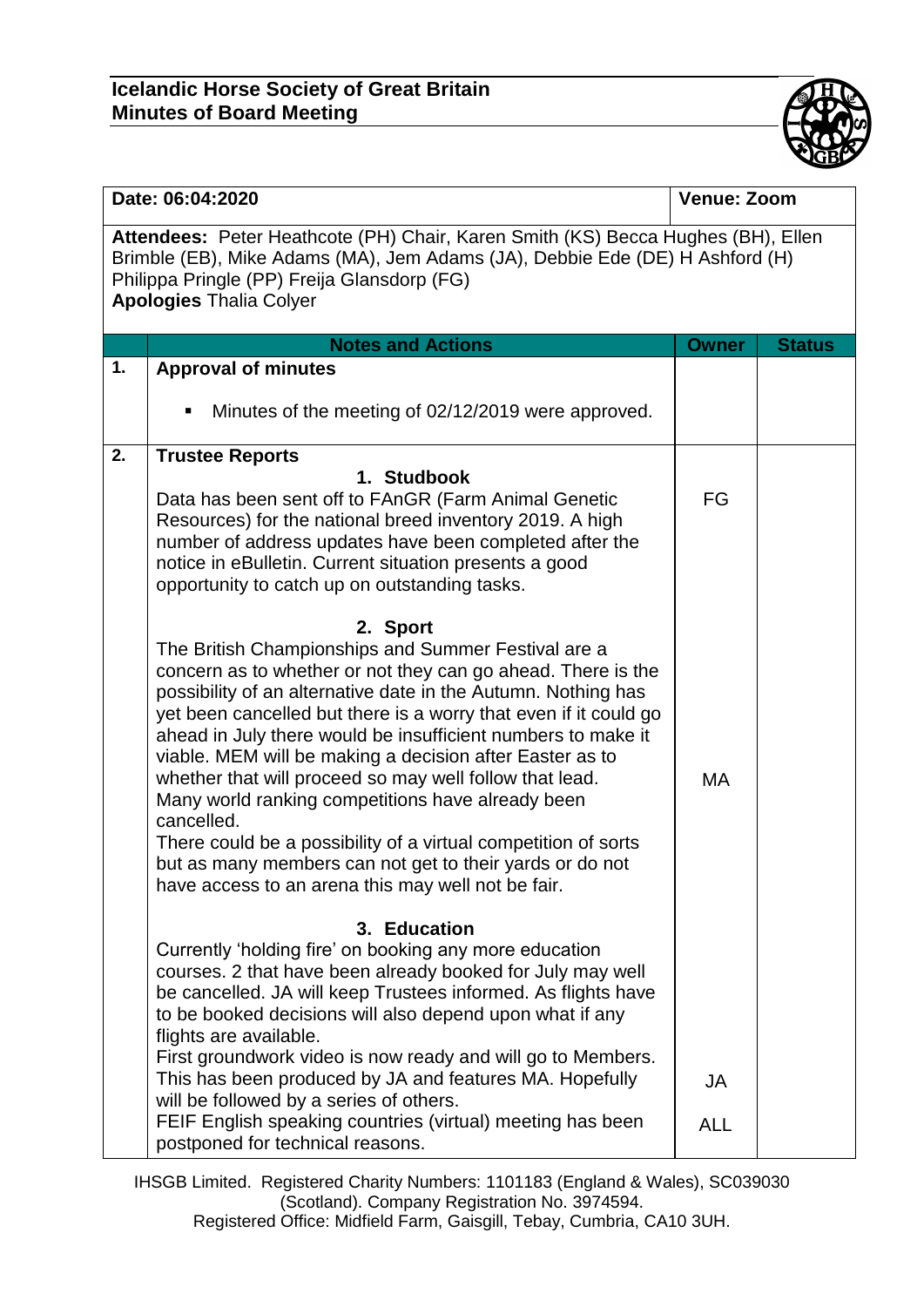

| Young rider badges now ready.                                                                                                                                                                                                                                                                                                                                                                                                                                                                                                                                          |           |  |
|------------------------------------------------------------------------------------------------------------------------------------------------------------------------------------------------------------------------------------------------------------------------------------------------------------------------------------------------------------------------------------------------------------------------------------------------------------------------------------------------------------------------------------------------------------------------|-----------|--|
| 4. Communications<br>Comms have ensured that all advice and updates to<br>members re Covid19 are in line with Government and BHS<br>advice. There has been some positive feedback from<br>members.<br>Leisure webinars. Comms are ensuring that registration is<br>working.<br>Virtual coffee shop corner. KS thanked Trustees for their<br>agreement re this. Dates have now been published.<br>Judge training Phase 3 will be promoted. Starting April 15 <sup>th</sup> .<br>Current focus is on promoting what is available and providing<br>essential information. | <b>KS</b> |  |
| 5. Secretarial/Finance<br>Some cash has been received for courses which will need to<br>be refunded if cancelled.<br>It is almost inevitable that the CAF investment will take a big<br>hit due to the economic situation.                                                                                                                                                                                                                                                                                                                                             | <b>DE</b> |  |
| 6. Membership<br>Membership is increasing slightly but is slower than usual for<br>this time of year. Presumably because fewer people are<br>buying horses.                                                                                                                                                                                                                                                                                                                                                                                                            | <b>HA</b> |  |
| 7. Breeding<br>The Breeding Show has been cancelled. Many members who<br>had expressed an interest emailed to say how sorry they<br>were. It will be rescheduled in the future.<br>Zurich, the insurer is providing an additional 3 months free of<br>charge. Now extended from July until October.<br>E.B. to get in touch with First Equestrian as their insurance<br>option sounds interesting.<br>E.B.                                                                                                                                                             | EB        |  |
| 8. Youth<br>Most things are on hold currently. The Youth Cup has been<br>cancelled.<br>BH is to update her Safeguarding training and is investigating<br>relevant courses.<br>BH                                                                                                                                                                                                                                                                                                                                                                                       | <b>BH</b> |  |
| 9. Chair<br>Webshop. Having a 3 <sup>rd</sup> party provider seems to entail fairly                                                                                                                                                                                                                                                                                                                                                                                                                                                                                    | P.H.      |  |

IHSGB Limited. Registered Charity Numbers: 1101183 (England & Wales), SC039030 (Scotland). Company Registration No. 3974594. Registered Office: Midfield Farm, Gaisgill, Tebay, Cumbria, CA10 3UH.